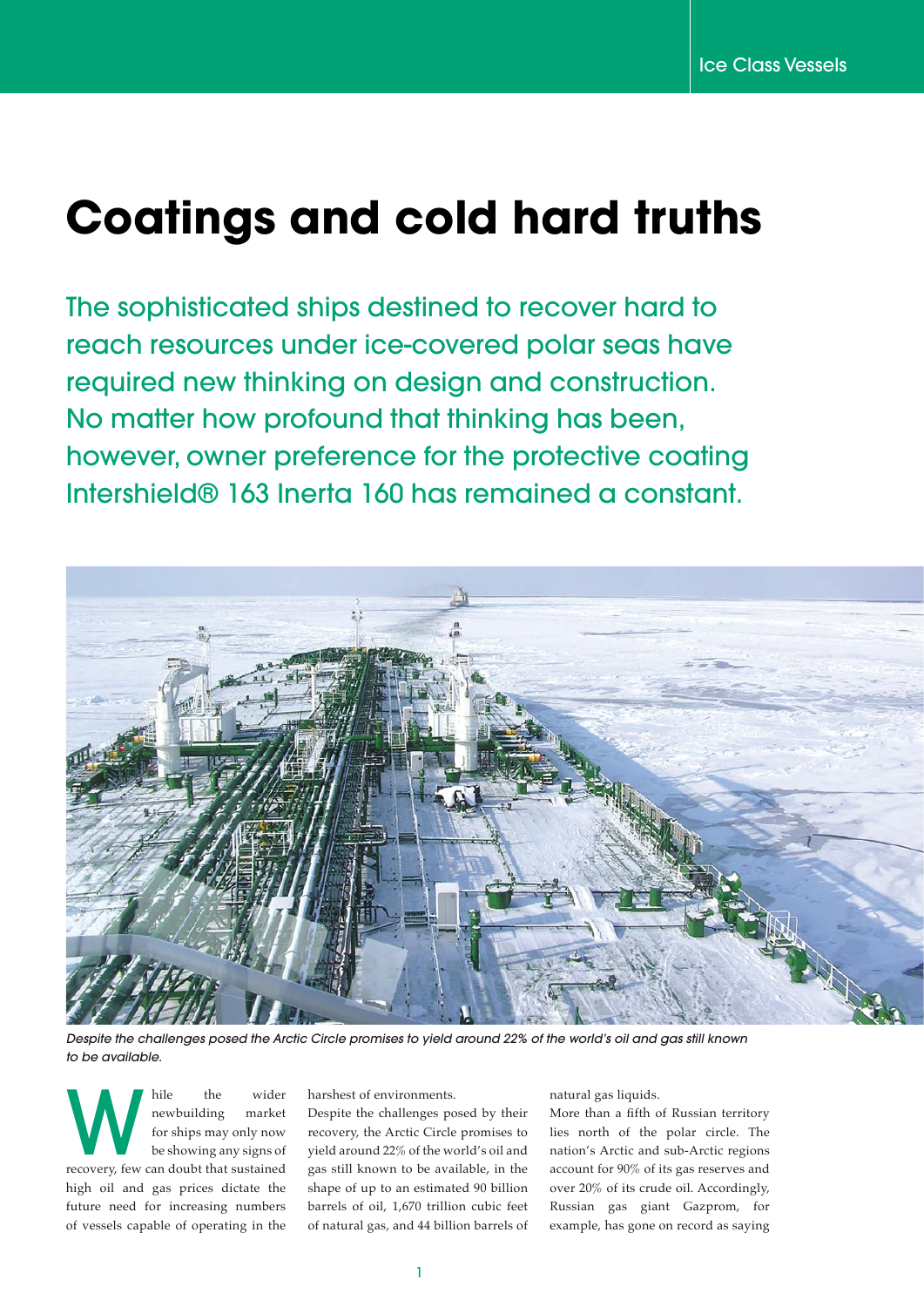that field development offshore Russia to 2020 alone will drive orders for over 10 production platforms, over 50 ice class tankers and other specialised ships, and at least 23 liquefied natural gas carriers. Such ships will be required to operate year round, and many will need to operate through ice that is up to 1.5m thick.

If the firm orders supporting such intentions have been slow to emerge, much depends on the Russian desire for its own shipyards to be in place to take a slice of available orders. Here, progress is clearly being made.

In March, Russian prime minister Vladimir Putin proposed "a joint production of ships and services" to Finnish president Tarja Halonen on building new ice class ships for Arctic exploration. Earlier in the month, Mr Putin expressed interest in a similar cooperation with Denmark. Samsung Heavy Industries and Daewoo Shipbuilding and Marine Engineering (DSME) have already signed technology transfer agreements with Russian builders, while Mitsubishi Heavy Industries, shipowner NYK and trading house Mitsui have investigated how to modernise the United Industrial Corporation's (OPK's) Severnaya Shipyard and Baltiysky Zavod for LNG carrier construction.

The coming need for more ships capable of operating in ice year round is also witnessed by plans from the oil majors and North American owners for a totally new fleet of icebreakers and tankers to operate in the Beaufort Sea.

## Class action

Class Societies have been very active in dealing with the challenges posed by operating in these most remote and unforgiving conditions; harmonising rules on polar ships, beefing up ice strengthening on propellers and propeller shafts, amending guidelines on winterisation, and working jointly to bring different skills developed on ice going ships by different societies to bear on specific newbuild projects.

It is fair to say that there has been



*The first Classification Society recognised abrasion resistant ice coating was Intershield® 163 Inerta 160, from International Paint.*



*All ships face the challenges set by severe ice abrasion on the hull, and ice adhesion.*

less debate about the first point of contact between a ship and ice – the paint covering its hull. Whether they are dedicated ice breakers operating in multi-year ice with ice inclusions or tankers trading for only three months a year in first year ice, all ships face the challenges set by severe ice abrasion on the hull, and ice adhesion. Traditional anticorrosive systems, including standard pure epoxy systems, are

unable to meet these challenges.

However, some class societies, such as Lloyd's Register and DNV explicitly recognise the benefit of applying a specialised, low friction, ice resistant coating on the hull. Such coatings are shown to aid the passage of the vessel by virtue of low frictional resistance. They also protect steel from corrosion by providing a physical barrier to the elements.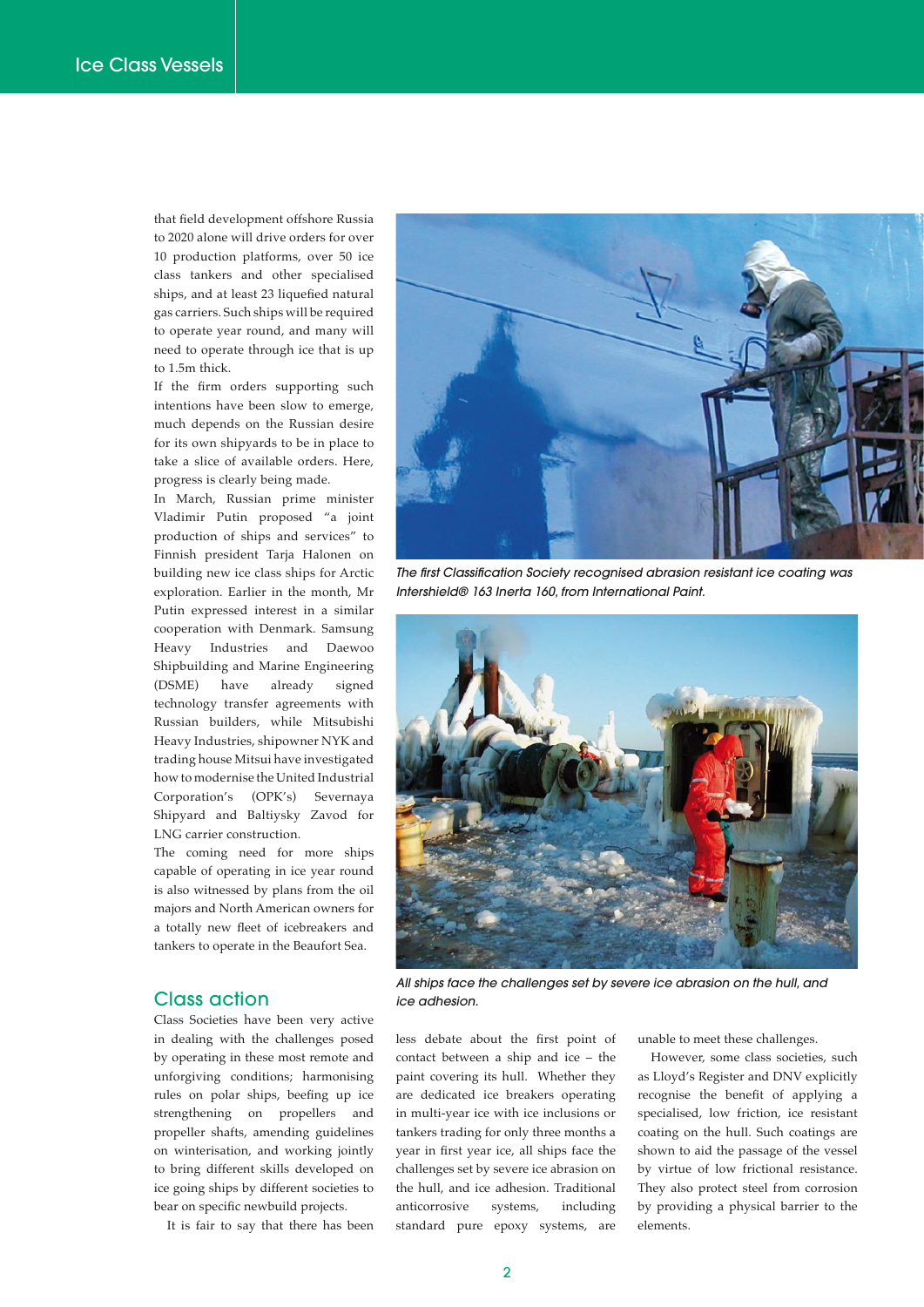Lloyd's Register, for example, states that if a recognised low friction coating is applied in way of the main ice belt and is maintained in good condition during service, then scantling thickness can be reduced by 1mm. DNV states that if a special coating is applied, that by experience has been shown to be capable of withstanding the abrasion of ice, and is properly maintained, then lower values for the 'increment due to abrasion and corrosion due to ice trading' may be approved.

To get the optimum level of protection from a specialist, abrasion resistant ice coating, it is advisable to coat the complete underwater hull up to 0.5m above the Deep Load Water Line.

Because of the way ice breaks under pressure, ice breakers in particular benefit from complete coating of the underwater hull. Generally, all parts of the hull could be in contact with ice whether it is during the initial ice break, or the subsequent impact of large ice inclusions as the vessel proceeds.

While ice class vessels trading in first year ice do not require complete coating of the underwater hull, they should, as a minimum, be coated in the 'ice belt' region.

Some coatings suppliers offer paints which exhibit low abrasion characteristics compatible with working through ice. However, it may be significant that ice conditions did not drive their conception.

#### First in Class

In fact, the first Classification Societyrecognised abrasion resistant ice coating was Intershield® 163 Inerta 160, from International Paint. Not a standard coating, this product was instead specifically designed for ships trading in the Baltic Sea region, and in temperatures down to -50°C.

With a track record now stretching back 35 years, Intershield® 163 Inerta 160 has proven itself as exhibiting up to 2.5 times the impact and erosion resistance of standard epoxies. Its smooth surface assists ice slip and resists ice adhesion to the coating's

surface. It is also abrasion resistant – controlling mechanical damage and hull roughness, and saving on future maintenance and repair costs.

These are not idle claims. Over the last 35 years, close to 1,200 applications of Intershield® 163 Inerta 160 have been made, with 141 applications being made to dedicated ice-breakers.

Nor is it the case that the product's performance attributes can be said to have been surpassed as technology has moved on. The multipurpose icebreaker *Varandey*, delivered last year by Keppel Singapore to Lukoil, needs to break 1.7m thick ice. She joined the icebreaker tug *Toboy*, also built by Keppel for Lukoil, which can break ice that is up to 1.5m thick. Both operate in *Varandey*. Both have Intershield®163 Inerta 160 applied to their hulls.

Again, the latest of the Aker Arctic Technology-designed tankers to be built to the revolutionary double-acting principle, wherein ice is broken by a ship when going either ahead or astern, was delivered in March by Admiralty Shipyard to Sovcomflot.

The 70,000dwt shuttle tanker *Mikhail Ulyanov*, the first of a pair to be delivered by the St Petersburg yard, will be deployed at the Prirazlomnoye field in the Pechora Sea off northern Russia. She will be required to achieve three knots when going astern in firstyear ice up to 1.2m thick, and a 20cm snow layer; and three knots when going ahead in first-year ice up to 0.5m thick. This ship, too, has been coated with Intershield® 163 Inerta 160.

The same is true of three state of the art 71,000dwt Sovcomflot double acting tankers built at Samsung HI - *Timofey Guzhenko, Vasily Dinkov*, and *Kapitan Gotsky* - which operate from the Varandey oil terminal in the Barents Sea.

Robert Thompson, First Deputy Managing Director, SCF-Unicom, which provides technical services for Sovcomflot, offered an insight into the continuing appeal of 'Inerta'. He said that, in the case of the Samsung-built ships, a range of alternative coatings were discussed at the design stage. "A



*Class societies have amended guidelines on winterisation, and worked jointly to bring different skills developed on ice going ships by different societies to bear on specific newbuild projects.*

combination of previous experience and the results of comparative test patches on other vessels proved decisive in favour of Intershield®163 Inerta 160.

"The *Vasily Dinkov* has now completed approaching two years of trading in ice thicknesses over 1.5m," explained Mr Thompson, "and the coatings remain in good condition throughout."

Earlier, the nuclear ice-breaker *Vaygach*, belonging to FGUP Atomflot had test patches of various ice coatings applied to her underwater hull. These were inspected after 12 months and Intershield®163 Inerta 160 was deemed to be in the best condition. This is cited as the main reason why JSC Norilskiy Nickel decided to use Intershield®163 Inerta 160 on four new container vessels deployed in the carriage of